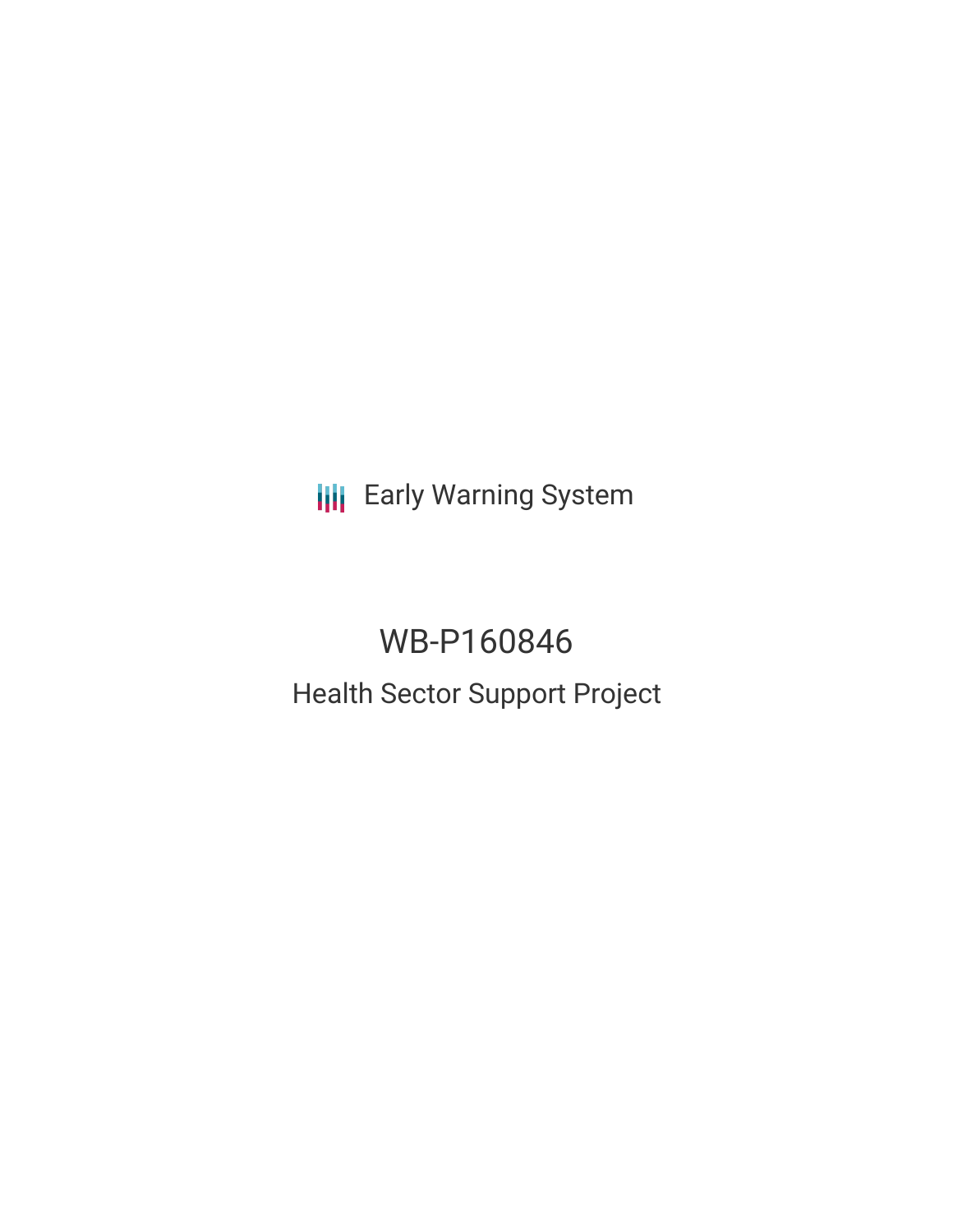

| Countries                     | Bangladesh                  |
|-------------------------------|-----------------------------|
| <b>Financial Institutions</b> | World Bank (WB)             |
| Status                        | Active                      |
| <b>Bank Risk Rating</b>       | B                           |
| <b>Voting Date</b>            | 2018-07-28                  |
| <b>Borrower</b>               | Government of Bangladesh    |
| Sectors                       | <b>Education and Health</b> |
| <b>Investment Type(s)</b>     | Loan                        |
| <b>Loan Amount (USD)</b>      | \$500.00 million            |
| <b>Project Cost (USD)</b>     | \$1,100.00 million          |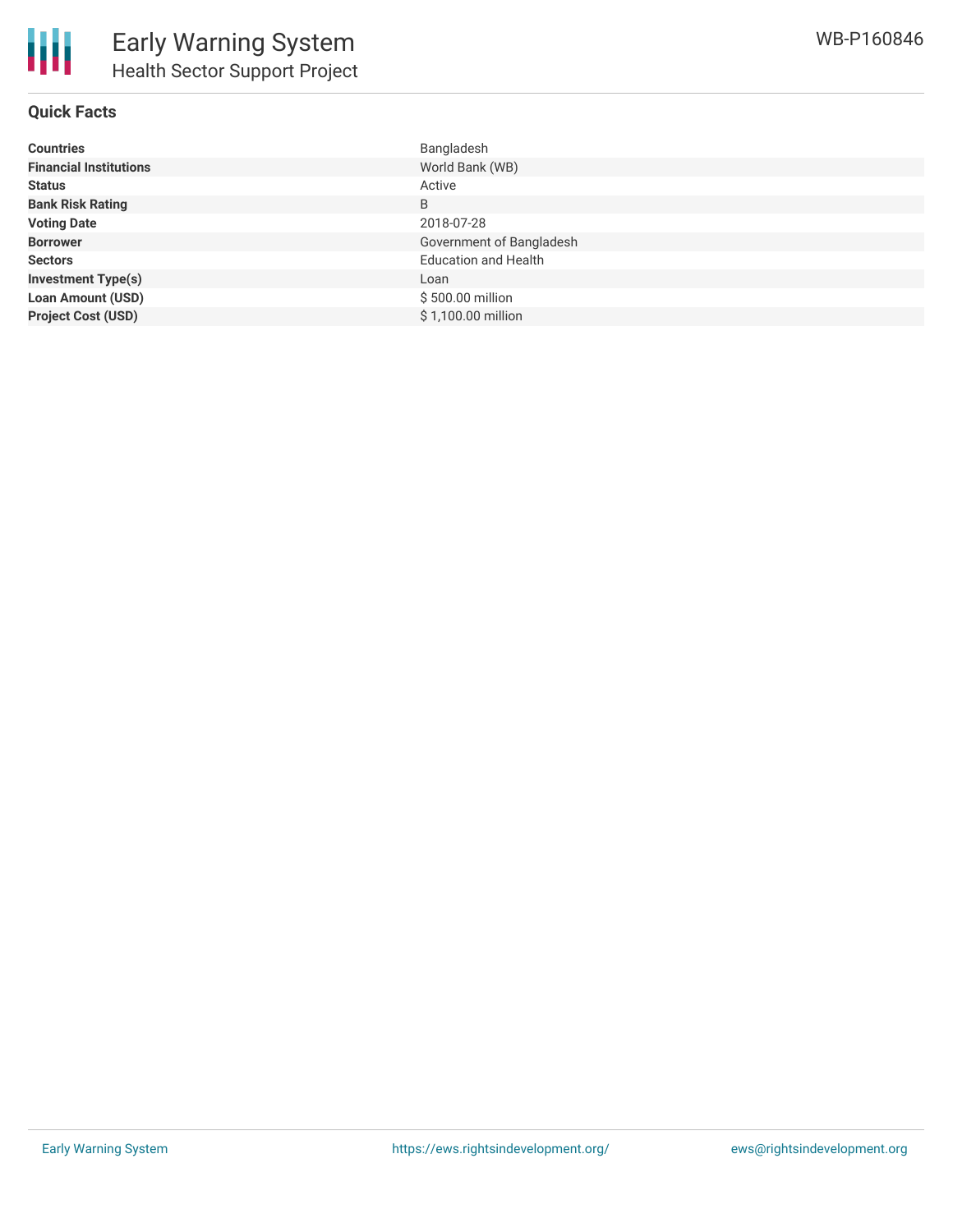

#### **Project Description**

The objective of the Health Sector Support Project for Bangladesh is to strengthen the health, nutrition and population (HNP) sector's core management systems and delivery of essential HNP services with a focus on selected geographical areas. There are three components to the project, the first component being Governance and Stewardship. This component focuses on such foundational priorities, specifically in the areas of governance and accountability, as well as on health sector financing. A key foundational priority is to improve governance and accountability systems, including for citizen engagement. To this end, the project will support further development of the MOHFW's system for patients and their families to communicate complaints and grievances. The second component is the health, nutrition and population systems strengthening. This component will focus on foundational priorities that relate to further development of core sector management systems. Under this component, a major area of focus for the project will be system reform and development, including financial management, procurement, supply chain management, and asset management. Finally, the third component is the provision of quality health, nutrition and population services. This component will support the government to address major elements of this unfinished agenda, with results focused on maintaining gains, achieving still higher levels, improving quality, and reducing inequalities.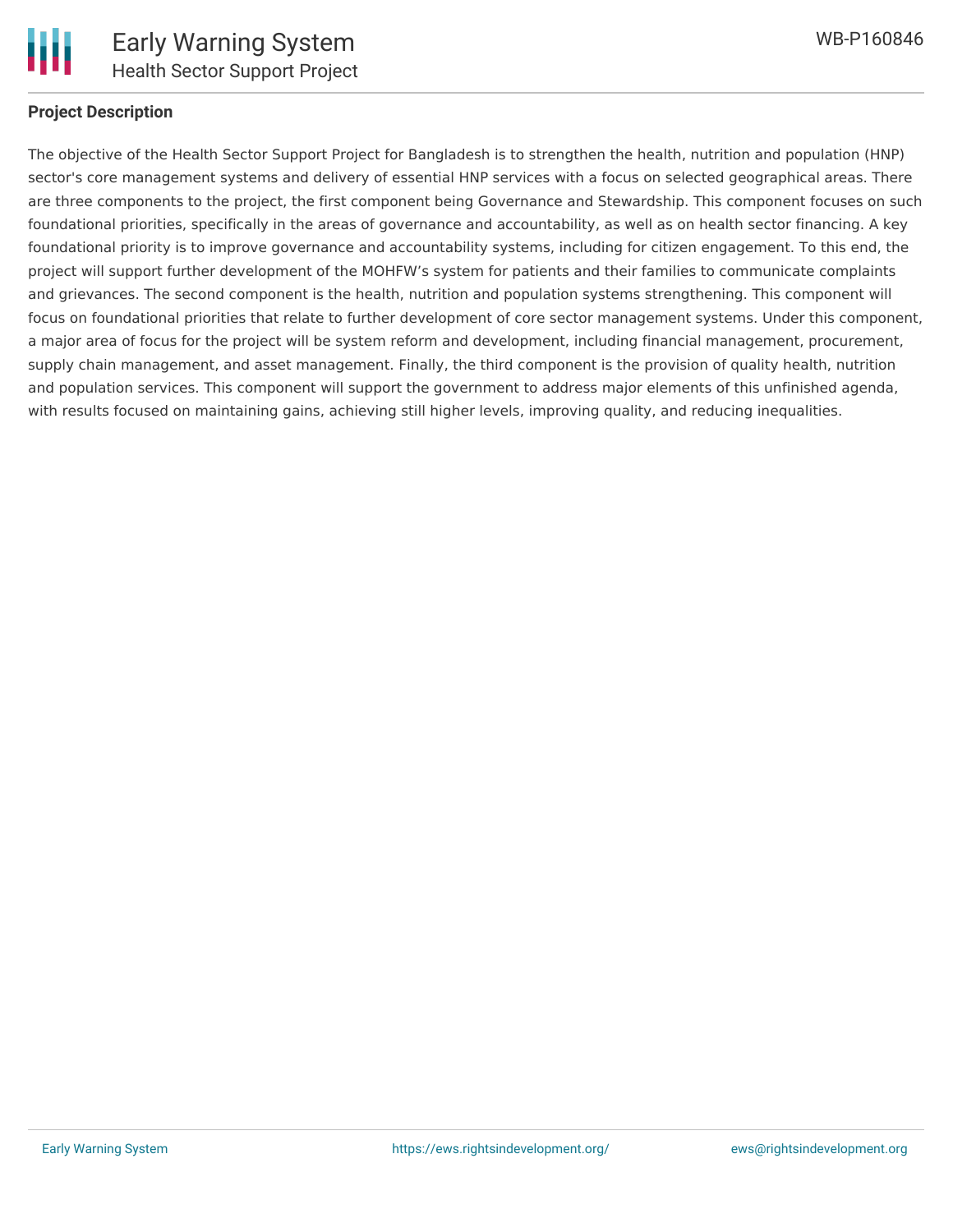## **Investment Description**

World Bank (WB)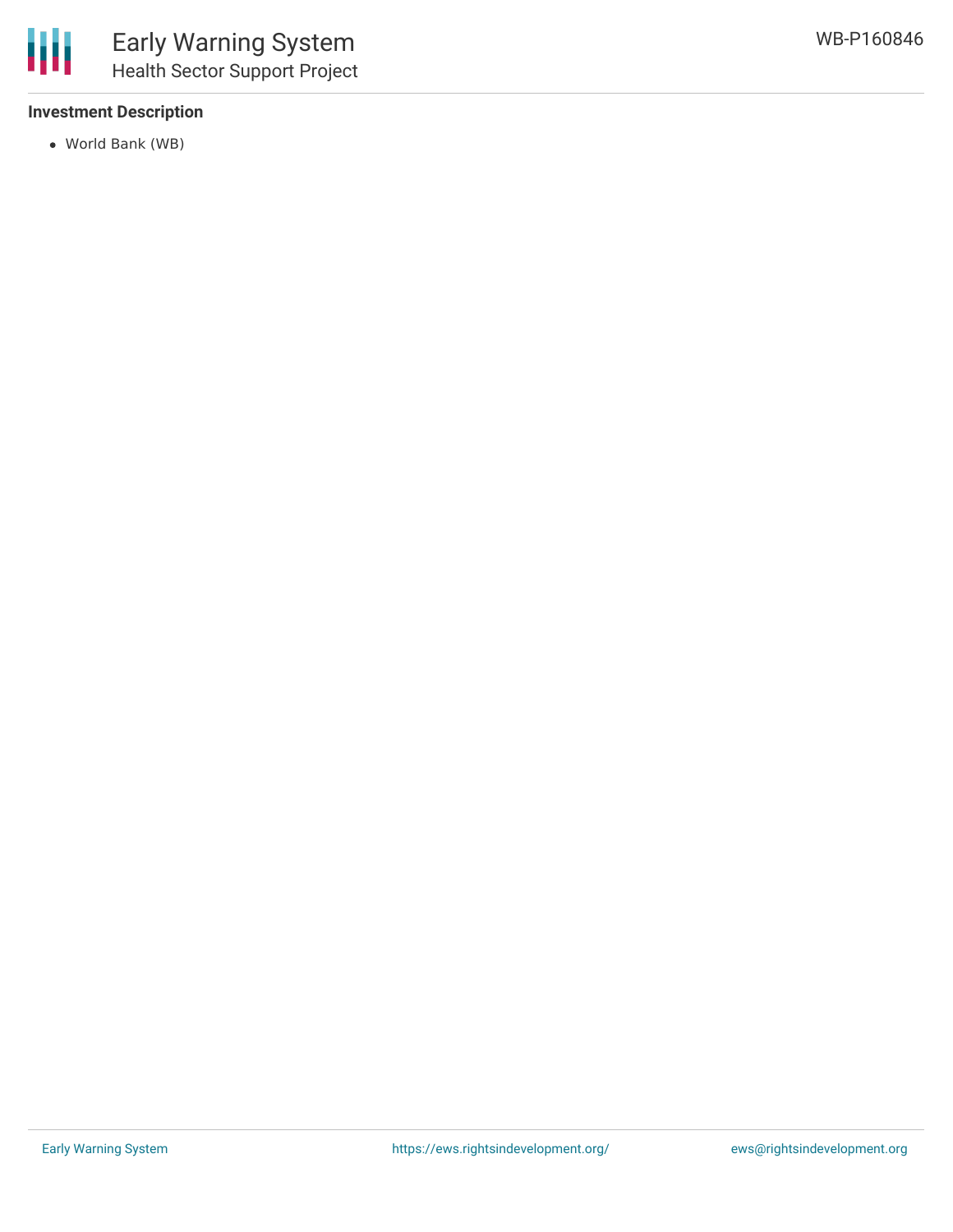## **Contact Information**

PROJECT CONTACTS

World Bank Patrick M. Mullen Senior Health Specialist

Kari L. Hurt Sr Economist (Health)

Borrower/Client/Recipient People's Republic of Bangladesh represented by the Economic Relations Division, Ministry of Finance Mahmadu Begum Additional Secretary addlsecy-admin@erd.gov.bd

Implementing Agencies Ministry of Health and Family Welfare Sirazul Islam Secretary of the Medical Education and Family Planning Divis secretarymefwd@mohfw.gov.bd

Siraiul Khan Secretary of the Health Services Division secretaryhsd@mohfw.gov.bd

ACCOUNTABILITY MECHANISM OF WORLD BANK

The World Bank Inspection Panel is the independent complaint mechanism and fact-finding body for people who believe they are likely to be, or have been, adversely affected by a World Bank-financed project. If you submit a complaint to the Inspection Panel, they may investigate to assess whether the World Bank is following its own policies and procedures for preventing harm to people or the environment. You can contact the Inspection Panel or submit a complaint by emailing ipanel@worldbank.org. You can learn more about the Inspection Panel and how to file a complaint at: http://ewebapps.worldbank.org/apps/ip/Pages/Home.aspx.